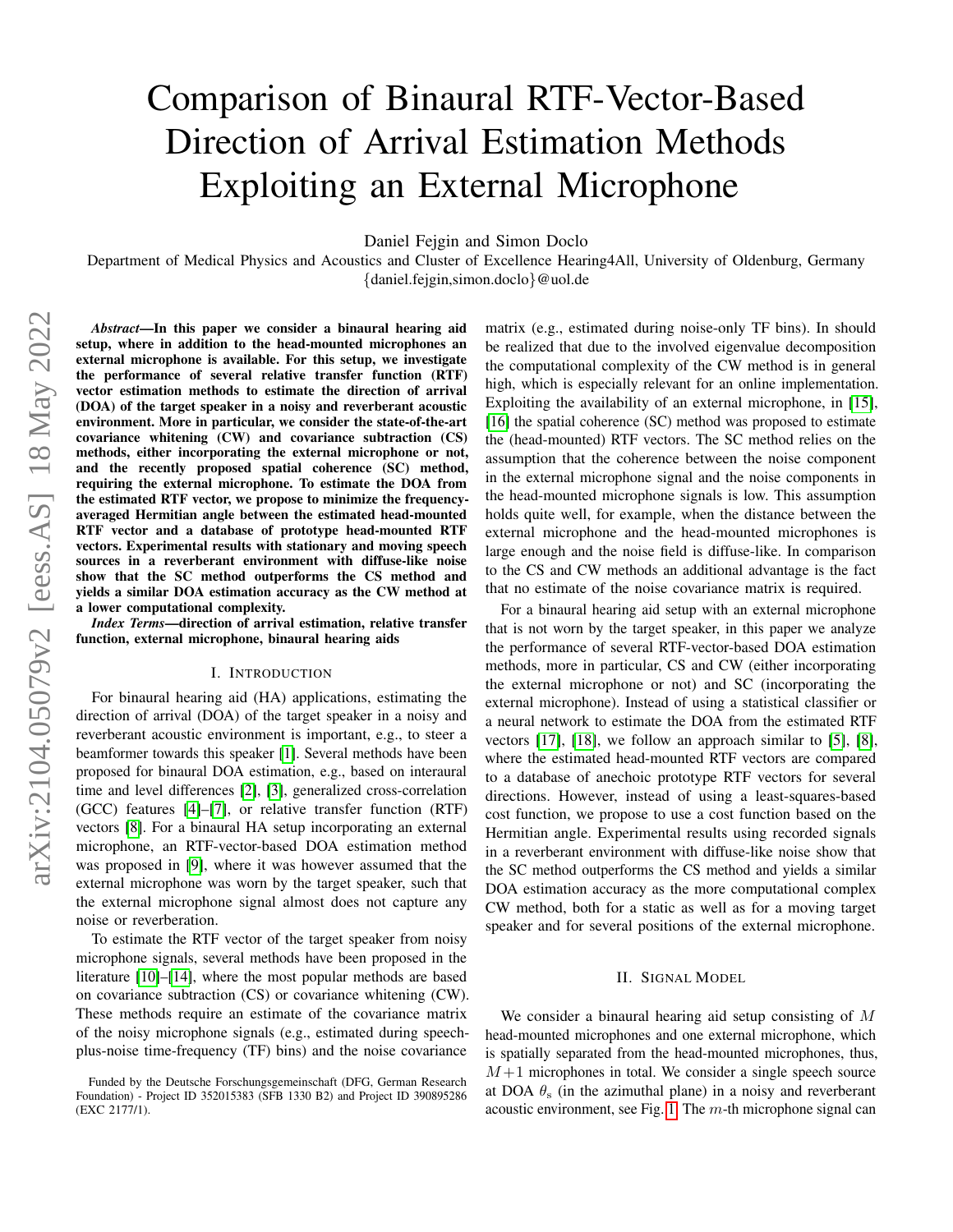be written in the short-time Fourier transform (STFT) domain as

$$
Y_m(k,l) = X_m(k,l) + N_m(k,l), \quad m \in \{1, \dots, M+1\},\tag{1}
$$

where the speech and noise components at the  $k$ -th frequency bin  $(k \in \{1,...,K\})$  and the *l*-th frame  $(l \in \{1,...,L\})$  are denoted by  $X_m (k,l)$  and  $N_m (k,l)$ , respectively. Since all frequency bins are assumed to be independent and are hence treated independently, we will omit the index  $k$  in the remainder of the paper where possible. Stacking the  $M+1$  microphone signals in a vector  $\mathbf{y}(l) = \left[Y_1(l),...,Y_{M+1}(l)\right]^T$ , where  $\left(\cdot\right)^T$ denotes transposition, and defining  $x(l)$  and  $n(l)$  similarly as  $y(l)$ , the vector  $y(l)$  can be written as

$$
\mathbf{y}(l) = \mathbf{x}(l) + \mathbf{n}(l) \in \mathbb{C}^{M+1}.
$$
 (2)

Assuming that the multiplicative transfer function approximation [\[19\]](#page-4-14) holds, the speech vector  $x(l)$  can be written as

$$
\mathbf{x}(l) = \mathbf{g}(l)X_1(l),\tag{3}
$$

where the (M +1)-dimensional *extended* RTF vector

<span id="page-1-0"></span>
$$
\mathbf{g}(l) = [1, G_2(l), ..., G_{M+1}(l)]^T
$$
 (4)

contains the reverberant RTFs of the speech source between all microphones (including the external microphone) and the reference microphone, for which we have used the first microphone without loss of generality. The M-dimensional *headmounted* RTF vector  $\mathbf{g}_{h}(l)$  corresponding to the head-mounted microphones can be extracted from  $g(l)$  in [\(4\)](#page-1-0) as

$$
\mathbf{g}_{h}(l) = \mathbf{E}\mathbf{g}(l), \quad \mathbf{E} = [\mathbf{I}_{M \times M}, \mathbf{0}_{M}], \tag{5}
$$

where  $\mathbf{I}_{M \times M}$  is the  $M \times M$ -dimensional identity matrix and  $\mathbf{0}_M$  is the M-dimensional zero vector. Since it can be assumed that the relative positions of the head-mounted microphones are fixed (ignoring small movements of the hearing aids due to head movements) whereas the external microphone can be located at an arbitrary position, it should be realized that although the extended RTF vector  $g(l)$  encodes the DOA  $\theta_s$ , it depends on the (unknown) position of the external microphone, whereas the head-mounted RTF vector  $\mathbf{g}_{h}(l)$  encodes the DOA  $\theta_{s}$  and obviously does not depend on the position of the external microphone. Hence, for DOA estimation, we will only consider the head-mounted RTF vector.

The  $(M+1) \times (M+1)$ -dimensional speech and noise covariance matrices are defined as

$$
\mathbf{\Phi}_{\mathbf{x}}(l) = \mathcal{E}\{\mathbf{x}(l)\mathbf{x}^{H}(l)\} = \mathbf{g}(l)\mathbf{g}^{H}(l)\Phi_{X_{1}}(l),
$$
\n(6)

$$
\mathbf{\Phi}_{\mathbf{n}}(l) = \mathcal{E}\{\mathbf{n}(l)\mathbf{n}^{H}(l)\},\tag{7}
$$

where  $\Phi_{X_1}(l) = \mathcal{E}\left\{ |X_1(l)|^2 \right\}$  denotes the power spectral density of the speech component in the reference microphone signal, and the operators  $\left(\cdot\right)^{H}$  and  $\mathcal{E}\left\{\cdot\right\}$  denote complex transposition and expectation, respectively. Assuming uncorrelated speech and noise components, the covariance matrix of the noisy microphone signals  $\Phi_{\rm v}(l)$  can be written as

<span id="page-1-2"></span>
$$
\mathbf{\Phi}_{\mathbf{y}}(l) = \mathcal{E}\{\mathbf{y}(l)\mathbf{y}^{H}(l)\} = \mathbf{\Phi}_{\mathbf{x}}(l) + \mathbf{\Phi}_{\mathbf{n}}(l). \tag{8}
$$

The  $M \times M$ -dimensional covariance matrices corresponding to the head-mounted microphones can be extracted from  $(6) - (8)$  $(6) - (8)$  $(6) - (8)$  as

$$
\mathbf{\Phi}_{\mathbf{x},h}(l) = \mathbf{E}\mathbf{\Phi}_{\mathbf{x}}(l)\mathbf{E}^T, \quad \mathbf{\Phi}_{\mathbf{n},h}(l) = \mathbf{E}\mathbf{\Phi}_{\mathbf{n}}(l)\mathbf{E}^T, \tag{9}
$$

$$
\mathbf{\Phi}_{\mathbf{y},\mathbf{h}}(l) = \mathbf{E}\mathbf{\Phi}_{\mathbf{y}}(l)\mathbf{E}^T = \mathbf{\Phi}_{\mathbf{x},\mathbf{h}}(l) + \mathbf{\Phi}_{\mathbf{n},\mathbf{h}}(l). \tag{10}
$$

# III. RTF VECTOR ESTIMATION

In this section we discuss several RTF vector estimation methods. In Sections [III-A](#page-1-3) and [III-B](#page-2-0) we review the state-ofthe-art covariance subtraction (CS) and covariance whitening (CW) methods [\[10\]](#page-4-7), [\[11\]](#page-4-15), [\[14\]](#page-4-8), which are general methods that can be used to estimate the extended RTF vector (using all microphones) or the head-mounted RTF vector (using only the head-mounted microphones). In Section [III-C](#page-2-1) we discuss the recently proposed spatial coherence method [\[15\]](#page-4-9), [\[16\]](#page-4-10), which requires the availability of an external microphone to estimate the head-mounted RTF vector.

#### <span id="page-1-3"></span>*A. Covariance Subtraction (CS)*

Using [\(6\)](#page-1-1) and [\(8\)](#page-1-2), the extended RTF vector  $g(l)$  can be obtained from any column of the rank-1 speech covariance matrix  $\Phi_{\rm x}(l)$  with appropriate normalization [\[10\]](#page-4-7), [\[14\]](#page-4-8), i.e.,

$$
\mathbf{g}(l) = \frac{\mathbf{\Phi}_{\mathbf{x}}(l)\mathbf{e}_{j}}{\mathbf{e}_{1}^{T}\mathbf{\Phi}_{\mathbf{x}}(l)\mathbf{e}_{j}} = \frac{(\mathbf{\Phi}_{\mathbf{y}}(l) - \mathbf{\Phi}_{\mathbf{n}}(l))\mathbf{e}_{j}}{\mathbf{e}_{1}^{T}(\mathbf{\Phi}_{\mathbf{y}}(l) - \mathbf{\Phi}_{\mathbf{n}}(l))\mathbf{e}_{j}},
$$
(11)

where  $\mathbf{e}_j = [0, ..., 1, 0, ..., 0]^T$  is an  $(M+1)$ -dimensional vector with zeros except the  $j$ -th element. In practice, estimates of the noisy covariance matrix  $\hat{\Phi}_{y}(l)$  and the noise covariance matrix  $\hat{\Phi}_{n}(l)$  are used (e.g., obtained via recursive smoothing during speech-plus-noise and noise-only TF bins), yielding the CS estimate of the extended RTF vector

$$
\hat{\mathbf{g}}^{(\text{CS})}(l) = \frac{\left(\hat{\mathbf{\Phi}}_{\text{y}}(l) - \hat{\mathbf{\Phi}}_{\text{n}}(l)\right)\mathbf{e}_{j}}{\mathbf{e}_{1}^{T}\left(\hat{\mathbf{\Phi}}_{\text{y}}(l) - \hat{\mathbf{\Phi}}_{\text{n}}(l)\right)\mathbf{e}_{j}}.
$$
(12)

Similarly, when using the covariance matrices corresponding to the head-mounted microphones (i.e., not exploiting the external microphone), the CS estimate of the head-mounted RTF vector is given by

<span id="page-1-4"></span>
$$
\hat{\mathbf{g}}_{\mathrm{h}}^{(\mathrm{CS})}(l) = \frac{\left(\hat{\mathbf{\Phi}}_{\mathrm{y,h}}(l) - \hat{\mathbf{\Phi}}_{\mathrm{n,h}}(l)\right)\mathbf{e}_{\mathrm{h,j}}}{\mathbf{e}_{\mathrm{h},1}^{T}\left(\hat{\mathbf{\Phi}}_{\mathrm{y,h}}(l) - \hat{\mathbf{\Phi}}_{\mathrm{n,h}}(l)\right)\mathbf{e}_{\mathrm{h,j}}}
$$
(13)

<span id="page-1-1"></span>where  $\mathbf{e}_{h,j} = [0, ..., 1, 0, ..., 0]^T$  is an *M*-dimensional vector with zeros except the  $j$ -th element. It can be easily shown that

$$
\hat{\mathbf{g}}_h^{(CS)}(l) = \mathbf{E}\hat{\mathbf{g}}^{(CS)}(l),\tag{14}
$$

such that this estimate does not depend on the position of the external microphone. Hence, in the experiments in Section [V](#page-2-2) we will only consider one version of the CS method (without the external microphone).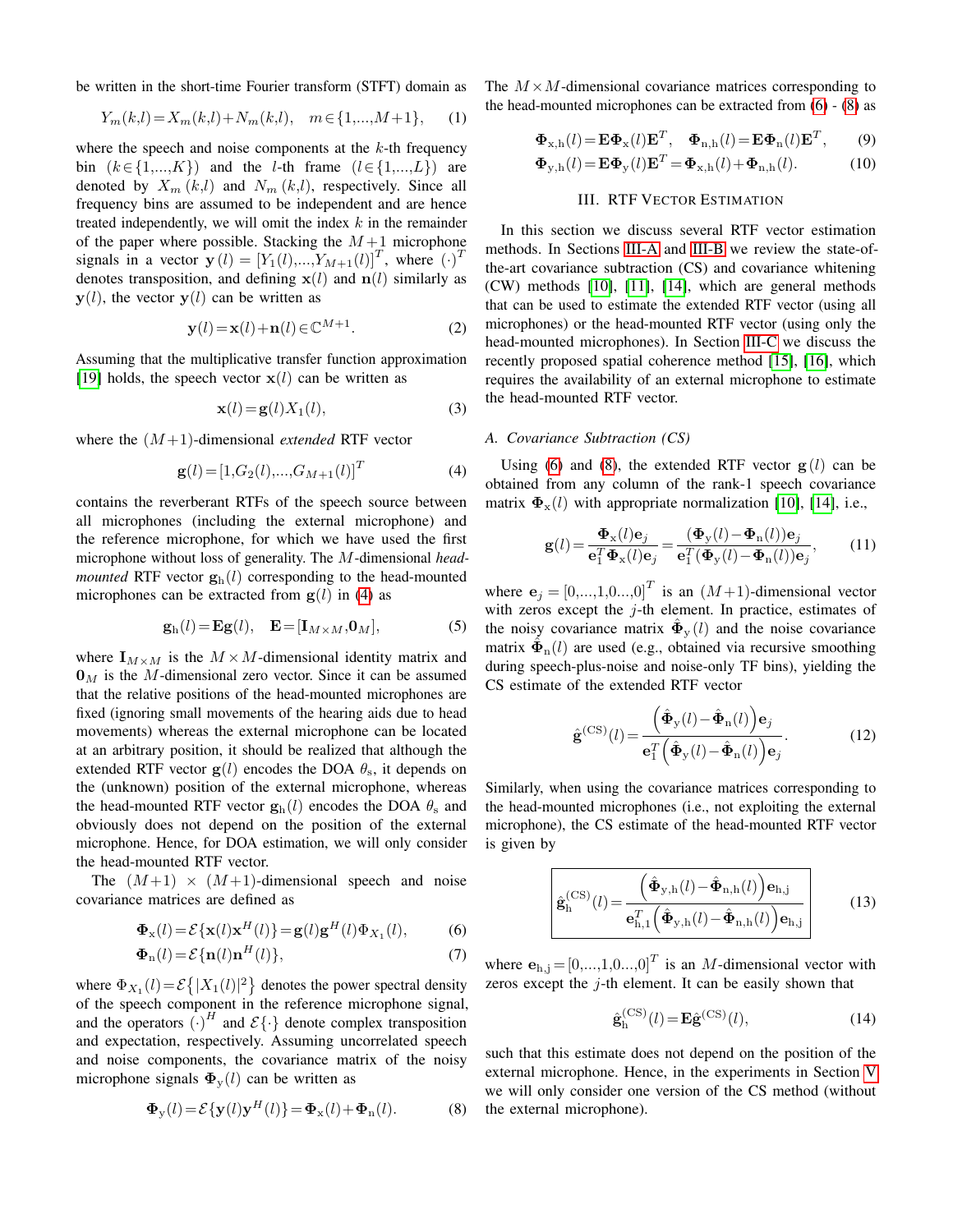# <span id="page-2-0"></span>*B. Covariance Whitening (CW)*

Instead of subtracting  $\hat{\Phi}_{\text{n}}(l)$  from  $\hat{\Phi}_{\text{y}}(l)$ , the CW method first prewhitens the estimated noisy covariance matrix with a square-root decomposition (e.g., Cholesky decomposition) of the estimated noise covariance matrix [\[11\]](#page-4-15), [\[14\]](#page-4-8), i.e.,

<span id="page-2-3"></span>
$$
\hat{\boldsymbol{\Phi}}_{\rm n}(l) = \hat{\mathbf{L}}_{\rm n}(l)\hat{\mathbf{L}}_{\rm n}^{H}(l), \quad \hat{\boldsymbol{\Phi}}_{\rm y}^{(\rm w)}(l) = \hat{\mathbf{L}}_{\rm n}^{-1}(l)\hat{\boldsymbol{\Phi}}_{\rm y}(l)\hat{\mathbf{L}}_{\rm n}^{-H}(l). \tag{15}
$$

The CW estimate of the extended RTF vector is then obtained as the normalized de-whitened principal eigenvector of the pre-whitened noisy covariance matrix, i.e.,

<span id="page-2-5"></span>
$$
\hat{\mathbf{g}}^{(\text{CW})}(l) = \frac{\hat{\mathbf{L}}_{\text{n}}(l)\mathcal{P}\left\{\hat{\boldsymbol{\Phi}}_{\text{y}}^{(\text{w})}(l)\right\}}{\mathbf{e}_{1}^{T}\hat{\mathbf{L}}_{\text{n}}(l)\mathcal{P}\left\{\hat{\boldsymbol{\Phi}}_{\text{y}}^{(\text{w})}(l)\right\}}\tag{16}
$$

where  $\mathcal{P}\{\cdot\}$  denotes the principal eigenvector of a matrix.

Similarly, when using the covariance matrices corresponding to the head-mounted microphones (i.e., not exploiting the external microphone), the CW estimate of the head-mounted RTF vector is given by

<span id="page-2-6"></span>
$$
\hat{\mathbf{g}}_{\mathrm{h}}^{(\mathrm{CW})}(l) = \frac{\hat{\mathbf{L}}_{\mathrm{n,h}}(l)\mathcal{P}\left\{\hat{\boldsymbol{\Phi}}_{\mathrm{y,h}}^{(\mathrm{w})}(l)\right\}}{\mathbf{e}_{\mathrm{h},1}^T\hat{\mathbf{L}}_{\mathrm{n,h}}(l)\mathcal{P}\left\{\hat{\boldsymbol{\Phi}}_{\mathrm{y,h}}^{(\mathrm{w})}(l)\right\}}\tag{17}
$$

with

<span id="page-2-4"></span>
$$
\hat{\mathbf{\Phi}}_{n,h}(l) = \hat{\mathbf{L}}_{n,h}(l)\hat{\mathbf{L}}_{n,h}^{H}(l), \quad \hat{\mathbf{\Phi}}_{y,h}^{(w)}(l) = \hat{\mathbf{L}}_{n,h}^{-1}(l)\hat{\mathbf{\Phi}}_{y,h}(l)\hat{\mathbf{L}}_{n,h}^{-H}(l).
$$
\n(18)

Since contrary to the CS method

$$
\hat{\mathbf{g}}_{\mathrm{h}}^{(\mathrm{CW})}(l) \neq \mathbf{E}\hat{\mathbf{g}}^{(\mathrm{CW})}(l) \tag{19}
$$

in the experiments in Section [V](#page-2-2) we will consider two versions of the CW method, either exploiting the external microphone or not. Due to the required square-root decomposition in [\(15\)](#page-2-3) or [\(18\)](#page-2-4) and the eigenvalue decomposition in [\(16\)](#page-2-5) or [\(17\)](#page-2-6), the computational complexity for the CW method is larger than for the CS method.

#### <span id="page-2-1"></span>*C. Spatial Coherence (SC)*

The SC method [\[15\]](#page-4-9), [\[16\]](#page-4-10) requires an external microphone and assumes a low coherence between the noise component in the external microphone signal and the noise components in the head-mounted microphone signals, i.e.,

<span id="page-2-7"></span>
$$
\mathcal{E}\{N_i(l)N^*_{M+1}(l)\} \approx 0, \quad i \in \{1,...,M\},
$$
 (20)

As shown in [\[15\]](#page-4-9), [\[16\]](#page-4-10), this assumption holds quite well for a diffuse-like noise field (e.g., multi-talker babble noise) when the distance between the external microphone and the head-mounted microphones is large enough. Using [\(20\)](#page-2-7), it can be easily shown that

$$
\mathcal{E}\big\{Y_i(l)Y^*_{M+1}(l)\big\} = \mathcal{E}\big\{X_i(l)X^*_{M+1}(l)\big\}, \ i \in \{1,...,M\}, \ (21)
$$

such that, using [\(6\)](#page-1-1), the head-mounted RTF vector can be estimated from the  $(M+1)$ -th column of the estimated noisy covariance matrix  $\hat{\mathbf{\Phi}}_{\mathbf{y}}(l)$  as

<span id="page-2-10"></span>
$$
\hat{\mathbf{g}}_{\mathrm{h}}^{(\mathrm{SC})}(l) = \mathbf{E} \frac{\hat{\mathbf{\Phi}}_{\mathrm{y}}(l)\mathbf{e}_{M+1}}{\mathbf{e}_{1}^{T}\hat{\mathbf{\Phi}}_{\mathrm{y}}(l)\mathbf{e}_{M+1}}
$$
(22)

The SC method has a similar computational complexity as the CS method and a lower complexity as the CW method, but contrary to the CS and CW method does not require an estimate of the noise covariance matrix  $\hat{\Phi}_{n}(l)$ .

#### IV. DOA ESTIMATION

To estimate the possibly time-varying DOA  $\theta_s(l)$  of the target speaker from the estimated head-mounted RTF vector  $\hat{\mathbf{g}}_h(k,l)$ , different approaches have been proposed<sup>[1](#page-2-8)</sup>. Instead of using a statistical classifier or a neural network as in [\[17\]](#page-4-11), [\[18\]](#page-4-12), in [\[5\]](#page-4-13), [\[8\]](#page-4-5) it has been proposed to simply compare the estimated headmounted RTF vector with a database of anechoic prototype headmounted RTF vectors  $\bar{\mathbf{g}}_h(k, \theta_i)$  for different discrete directions  $\theta_i$ ,  $i = 1,...,I$ . These prototype head-mounted RTF vectors can either be obtained using, e.g., a spherical diffraction model [\[20\]](#page-4-16), or measured using the same microphone array configuration as used during the actual source localization. Whereas the cost functions in [\[5\]](#page-4-13), [\[8\]](#page-4-5) use the (squared) norm between the (normalized) estimated and prototype head-mounted RTF vectors, in this paper we propose to use the so-called Hermitian angle [\[13\]](#page-4-17) between the estimated and prototype head-mounted RTF vectors, i.e.,

<span id="page-2-9"></span>
$$
d(k,l,\theta_i) = \arccos\bigg(\frac{|\bar{\mathbf{g}}_h^H(k,\theta_i)\hat{\mathbf{g}}_h(k,l)|}{\|\bar{\mathbf{g}}_h(k,\theta_i)\|_2\|\hat{\mathbf{g}}_h(k,l)\|_2}\bigg),\tag{23}
$$

since this resulted in a better DOA estimation accuracy. The DOA of the target speaker is then estimated as the direction for which the frequency-averaged cost function in [\(23\)](#page-2-9) is minimal, i.e.,

<span id="page-2-12"></span>
$$
\hat{\theta}_{s}(l) = \underset{\theta_{i}}{\text{argmin}} \ J(l, \theta_{i}) = \underset{\theta_{i}}{\text{argmin}} \ \frac{1}{K-1} \sum_{k=2}^{K} d(k, l, \theta_{i}). \tag{24}
$$

# V. EXPERIMENTAL RESULTS

<span id="page-2-2"></span>In this section we compare the DOA estimation accuracy using four different RTF vector estimates:

- The CS-based estimate  $\hat{\mathbf{g}}_h^{\text{(CS)}}$  $\int_{h}^{(0.5)}(l)$  in [\(13\)](#page-1-4) using only the headmounted microphones. It should be noted that this is similar to the binaural DOA estimation method presented in [\[8\]](#page-4-5).
- The CW-based estimates  $\mathbf{E} \hat{\mathbf{g}}^{(\text{CW})}(l)$  based on [\(16\)](#page-2-5), using all microphones, and  $\hat{\mathbf{g}}_{h}^{(\text{CW})}$  $\int_{h}^{(CW)}(l)$  in [\(17\)](#page-2-6) using only the head-mounted microphones.
- The SC-based estimate  $\hat{\mathbf{g}}_h^{(\text{SC})}$  $\int_{h}^{(SC)}$  (*l*) in [\(22\)](#page-2-10) using all microphones.

The experimental setup and implementation details are described in Section [V-A.](#page-2-11) Experimental results for a static and a moving speaker in a reverberant environment with diffuse-like noise are presented in Section [V-B.](#page-3-1)

### <span id="page-2-11"></span>*A. Experimental setup and implementation details*

For the experiments we used recordings in a laboratory at the University of Oldenburg with dimensions about  $(7 \times 6 \times 2.7)$ m<sup>3</sup>, where the reverberation time can be easily changed by closing and opening absorber panels mounted to the walls and ceiling. Fig. [1](#page-3-0) depicts the experimental setup, where a dummy head

<span id="page-2-8"></span><sup>&</sup>lt;sup>1</sup>As already mentioned, since the estimated extended RTF vector  $\hat{\mathbf{g}}(k,l)$ depends on the (unknown) position of the external microphone, it cannot be straightforwardly used for DOA estimation.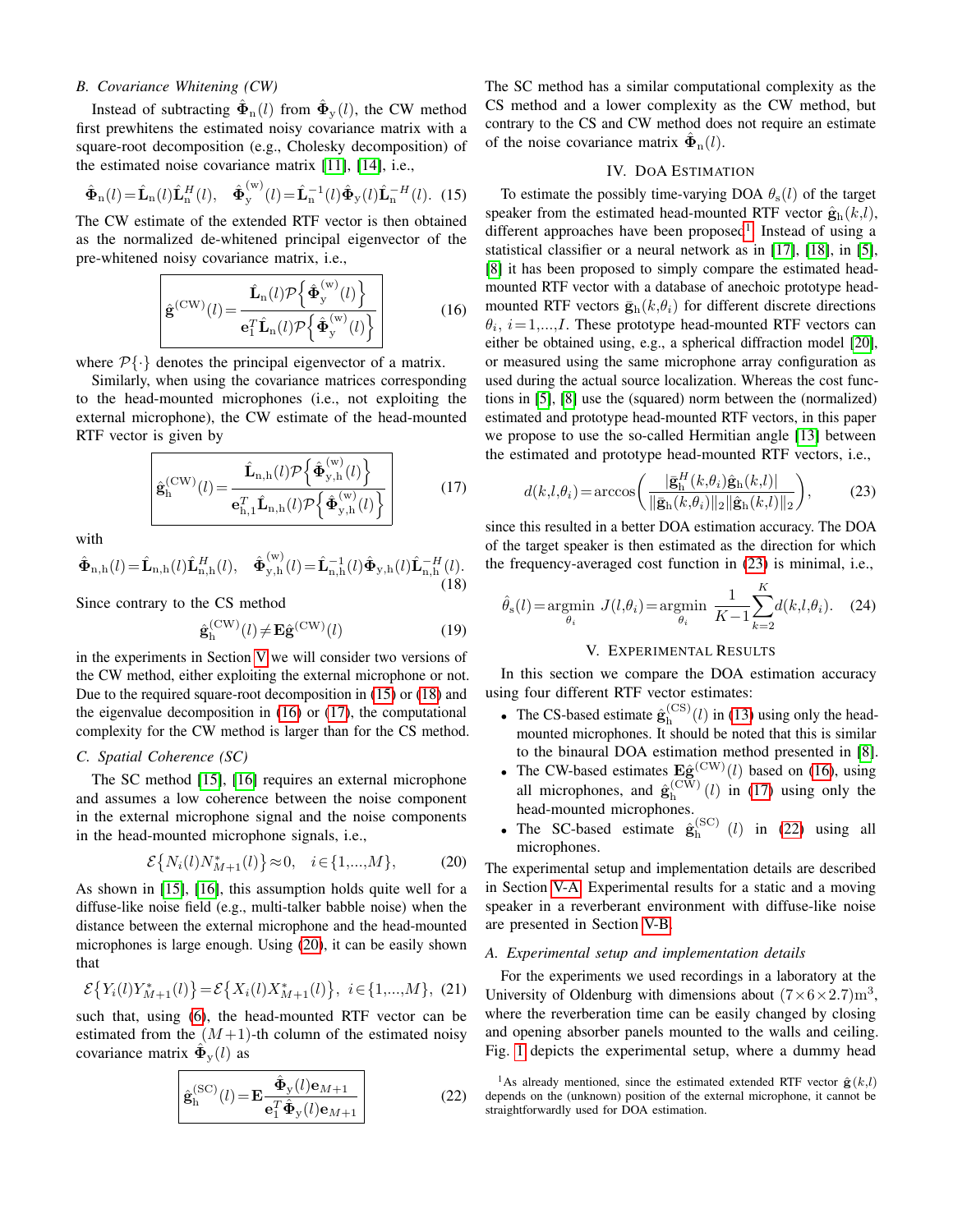

<span id="page-3-0"></span>Fig. 1. Experimental setup for stationary speaker scenario (left) and moving speaker scenario (right). The external microphone is depicted in brown whereas the head-mounted microphones are depicted in black.

with binaural hearing aids  $(M = 4$  microphones) is located approximately in the center of the laboratory. The external microphone is not restricted to be close to the target speaker. We consider two scenarios, either with a stationary speaker or with a moving speaker. For both scenarios, the speech and noise components were recorded separately. Diffuse-like noise was generated with four loudspeakers facing the corners of the laboratory, playing back different multi-talker recordings. The signal-to-noise ratio (SNR) was set as the ratio of the average broadband speech power to broadband noise power in the front microphones of both hearing aids.

For the stationary speaker scenario, three different positions of the speech source and two different positions of the external microphone are considered (see Fig. [1\)](#page-3-0). The speech source is located at approximately 2m from the dummy head at either −145°, −35°, or 35°. The external microphone is located at approximately 1.6m from the dummy head at either 45° or 130°. The speech source is constantly active and comprises English sentences (duration: 30s).

For the moving speaker scenario, a male speaker moves from approximately  $-50^{\circ}$  to  $50^{\circ}$  at a distance of about 1.5m from the dummy head (see Fig. [1\)](#page-3-0). The external microphone is located at approximately 1.5m in front of the dummy head. The speaker is constantly active (duration: 25s).

The microphone signals are recorded at a sampling frequency  $f_s = 16$ kHz and processed in the STFT-domain using a 32ms square-root Hann window with 50% overlap. The noisy and noise covariance matrices are recursively estimated during detected speech-plus-noise and noise-only TF-bins, respectively, as in [\(25\)](#page-3-2) and [\(26\)](#page-3-3) using smoothing factors  $\alpha_y$  and  $\alpha_n$  corresponding to time constants of 250ms for  $\hat{\mathbf{\Phi}}_{y}(k,l)$  and 500ms for  $\hat{\mathbf{\Phi}}_{n}(k,l)$ for the stationary speaker scenario and using smoothing factors corresponding to time constants of 150ms for  $\hat{\Phi}_y(k,l)$  and 500ms for  $\hat{\Phi}_{n}(k,l)$  for the moving speaker scenario.

$$
\hat{\mathbf{\Phi}}_{\mathbf{y}}(k,l) = \alpha_{\mathbf{y}} \hat{\mathbf{\Phi}}_{\mathbf{y}}(k,l-1) + \mathbf{y}(k,l)\mathbf{y}^{H}(k,l)
$$
 (25)

$$
\hat{\mathbf{\Phi}}_{n}(k,l) = \alpha_{n} \hat{\mathbf{\Phi}}_{y}(k,l-1) + \mathbf{y}(k,l)\mathbf{y}^{H}(k,l). \tag{26}
$$

Speech-plus-noise and noise-only TF bins are distinguished based on the speech presence probabilities [\[21\]](#page-4-18) in the headmounted microphones, which are averaged and thresholded per TF bin. For the stationary speaker scenario initialization effects are mitigated by using the first half of the signal as initialization period and evaluating the performance on the second half only. The prototype head-mounted RTF vectors  $\bar{\mathbf{g}}_{h}(k, \theta_i)$  were



<span id="page-3-4"></span>methods for different SNRs. Top:  $T_{60} \approx 500$ ms, bottom:  $T_{60} \approx 1000$ ms.

generated using the database of binaural anechoic room impulse responses in [\[22\]](#page-4-19) with an angular resolution of  $5^{\circ}$  ( $I = 72$ ).

As performance measure we use the localization accuracy, i.e., the percentage of correctly localized frames, defined as

$$
\text{ACC} = \frac{1}{L} \sum_{l=1}^{L} U\left(\Delta\theta - f\left(|\hat{\theta}_{\text{s}}(l) - \theta_{\text{s}}(l)|\right)\right) \times 100\%,\qquad(27)
$$

where U is the Heaviside step function and  $f(\cdot)$  is a circular wrapping function to ensure an absolute error smaller than 180°. As tolerance we used  $\Delta\theta$  = 5°, which corresponds to the resolution of the prototype RTF vectors.

#### <span id="page-3-1"></span>*B. DOA estimation accuracy*

For the stationary speaker scenario, Fig. [2](#page-3-4) depicts the localization accuracy (averaged over the three speaker positions) for all considered RTF vector estimation methods as a function of SNR for two reverberation times ( $T_{60} \approx 500$ ms,  $T_{60} \approx 1000$ ms). For the CW and SC methods exploiting the external microphone, the performance is shown for both considered positions of the external microphone (45°,130°). First, it can be observed that for both reverberation times and for all SNRs the CW and SC methods outperform the CS method. Second, it can be observed that for both reverberation times and for all SNRs except −10dB the SC method yields a similar localization accuracy as the CW methods. The performance of the SC method appears to depend more on the position of the external microphone than the performance of the CW method, which is especially noticeable at SNR=−5dB.

<span id="page-3-3"></span><span id="page-3-2"></span>For the moving speaker scenario, we only consider the SC and CW methods incorporating the external microphone. Fig. [3](#page-4-20) depicts for an SNR of 0dB and  $T_{60} \approx 400$ ms the time-varying estimated DOA  $\hat{\theta}_{s}(l)$  (solid red line), while the gray background encodes the cost function  $J(l, \theta_i)$  in [\(24\)](#page-2-12). Although no exact ground-truth DOA is available for the moving speaker scenario, it can be observed that the moving speaker can be localized well using both considered RTF vector estimation methods. In addition, it can be observed that a higher localization confidence is obtained